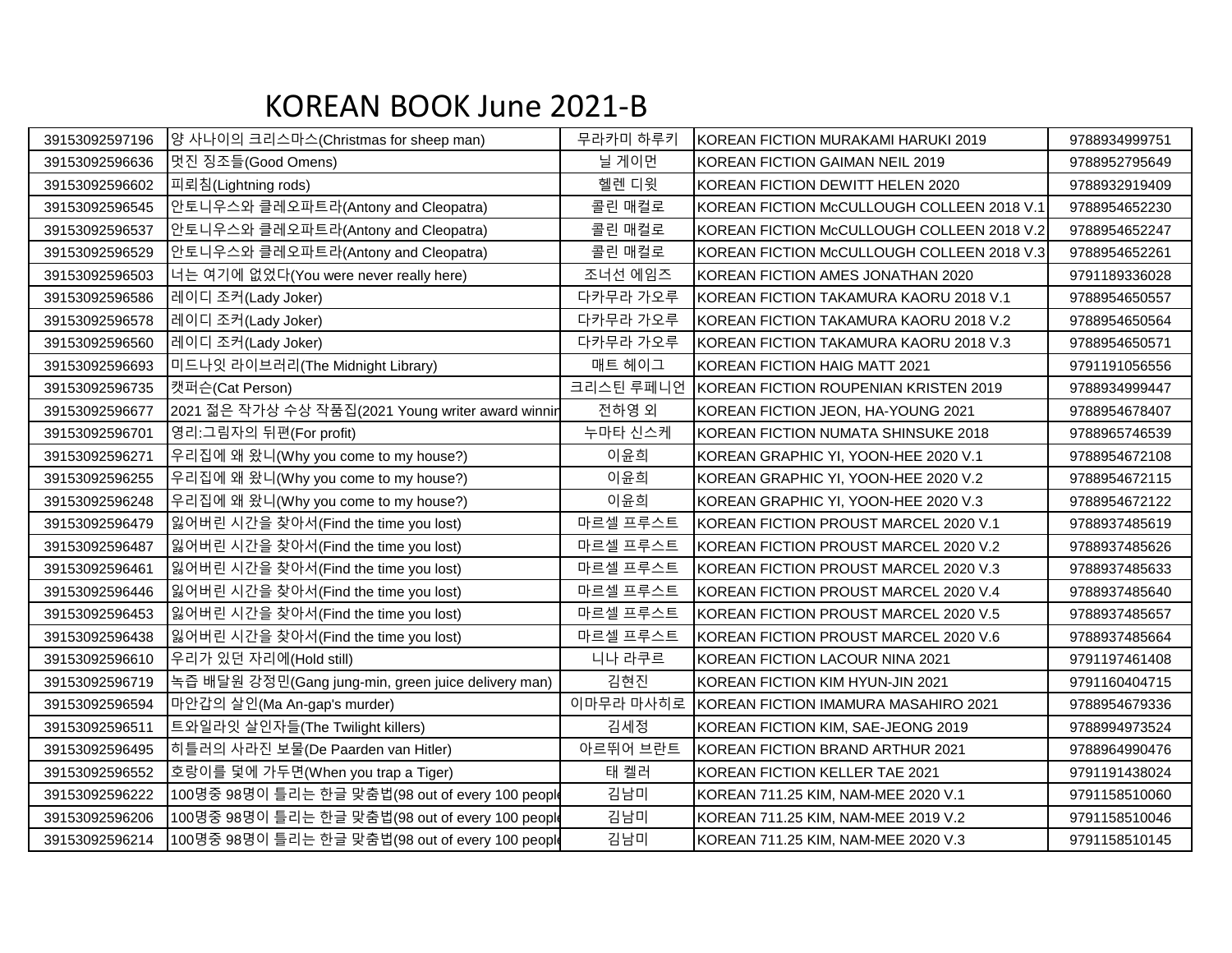| 39153092596230 | 100명중 98명이 헷갈리는 우리말 우리 문장(98 out of every 10         | 김남미      | KOREAN 802 KIM, NAM-MEE 2015                    | 9788994013893 |
|----------------|------------------------------------------------------|----------|-------------------------------------------------|---------------|
| 39153092596339 | 나의 기억을 보라((Witness)                                  | 아리엘 버거   | KOREAN 848 BURGER ARIEL 2020                    | 9791165340872 |
| 39153092596727 | 내가 사랑한 티셔츠(Murakami T)                               | 무라카미 하루키 | KOREAN 834 MURAKAMI HARUKI 2021                 | 9788934989981 |
| 39153092596685 | 마음의 결(Texture of mind)                               | 태희       | KOREAN 818 TAEHEE 2021                          | 9791196464110 |
| 39153092596834 | 도대체 가짜 뉴스가 뭐야?(Fake news)                            | 카롤리네 쿨라  | KOREAN YA 331 KUHLA KAROLINE 2020               | 9788949152974 |
| 39153092596883 | 프리워커스(Free Workers)                                  | 모빌스 그룹   | KOREAN 325.211 MOBILLS GROUP 2021               | 9788925588667 |
| 39153092596370 | 중국 정치 사상사(Political History of China)                | 김영민      | KOREAN 340.109 KIM YOUNG-MIN 2021               | 9791189946913 |
| 39153092596388 | 동경대전-나는 코리안이다(Tokyo Daejeon)                         | 김용옥      | KOREAN 253 KIM YONG-OK 2021 V.1                 | 9788982641497 |
| 39153092596396 | 동경대전-우리가 하느님이다(Tokyo Daejeon)                        | 김용옥      | KOREAN 253 KIM YONG-OK 2021 V.2                 | 9788982641503 |
| 39153092596404 | 고단백 저탄수화물 다이어트 레시피(High-protein, low-carb diet       | 박지우      | KOREAN 594.675 PARK JI-WOO 2021                 | 9791197035234 |
| 39153092596362 | 문명과 전쟁(A History of the World)                       | 아자 가트    | KOREAN 334.4 GAT AZAR 2020                      | 9788954646789 |
| 39153092596818 | 1870~1945 하나로 연결되는 세계(A History of the World)        | 에밀리 로젠버그 | KOREAN 909 ROSENBERG EMILY 2020                 | 9788937437410 |
| 39153092596941 | 진짜 미국식 주식투자(Wall Street Guide to security analysis)  | 뉴욕 주민    | KOREAN 327.856 NEW YORK JUMIN 2021              | 9791162541807 |
| 39153092597071 | 내 아버지로부터의 꿈(Dreams from my father)                   | 버락 오바마   | KOREAN 340.99 OBAMA BARACK 2021                 | 9788925588810 |
| 39153092597055 | 메타버스(Metaverse)                                      | 김상균      | KOREAN 321.9 KIM, SANG-GYUN 2021                | 9791189580575 |
| 39153092596925 | 싱크로니시티(Synchronicity)                                | 조셉 자보르스키 | KOREAN 325.24 JAWORSKI JOSEPH 2021              | 9788998342647 |
| 39153092596826 | 바보의 세계(Histoire of fools)                            |          | 장프랑수아 마르미옹KOREAN 909 MARMION JEAN-FRANCOIS 2021 | 9791155813652 |
| 39153092596982 | 건강 불균형 바로잡기(Your body in balance)                    | 닐 바너드    | KOREAN 511.14 BARNARD NEAL D. 2021              | 9791135497728 |
| 39153092597030 | 스토아 수업(Lives of the stoics)                          | 라이언 홀리데이 | KOREAN 104 HOLIDAY RYAN 2021                    | 9791130636368 |
| 39153092596917 | 잘 될 운명으로 가는 운의 알고리즘(The Algorithm of luck)           | 정회도      | KOREAN 188.7 JEONG, HOE-DO 2021                 | 9791197410307 |
| 39153092596909 | 왜 일하는가(Why you work)                                 | 이나모리 가즈오 | KOREAN 325.04 INAMORI KAZUO 2021                | 9791130637037 |
| 39153092596891 | 홀로서기 심리학(Mastering Adulthood)                        | 라라 E. 필딩 | KOREAN 183.7 FIELDING LARA E. 2021              | 9791190538206 |
| 39153092596990 | 멋있으면 다 언니(If you're cool, your're always cool)       | 황선우      | KOREAN 818 HWANG, SEON-WOO 2021                 | 9791190582445 |
| 39153092597014 | 존엄하게 산다는것(To live with dignity)                      | 게랄트 휘터   | KOIREAN 126 HUTHER GERALD 2020                  | 9791189995072 |
| 39153092597006 | 까칠하고 공격적인 우리아이 육아법(How to raise my child is fe       | 이보연      | KOREAN 598.1 YI, BO-YEON 2021                   | 9791190238526 |
| 39153092596958 | 내가 사랑한 화가들(The painters I loved)                     | 정우철      | KOREAN 650.4 JEONG, WOO-CHUL 2021               | 9791158512132 |
| 39153092596974 | 영어회화 100일의 기적(The miracle of 100 days of English con | 문성현      | KOREAN 747.5 MOON, SUNG-HYUN 2019               | 9791157523399 |
| 39153092596966 | 영포자 문과장은 어떻게 영어달인이 됐을까(How did he becom              | 문성현      | KOREAN 740.7 MOON, SUNG-HYUN 2019               | 9791189432829 |
| 39153092597063 | 다시 책으로(Reader, come home)                            | 매리언 울프   | KOREAN 029.4 WOLF, MARYANNE 2020                | 9791190030052 |
| 39153092597048 | 공부란 무엇인가(What is studying?)                          | 김영민      | KOREAN 818 KIM, YOUNG-MIN 2020                  | 9791190030632 |
| 39153092597022 | 아무나 쉽게 따라하는 인스타그램 마케팅(Easy to follow instagı         | 황규진      | KOREAN 325.55 HWANG, GYU-JIN 2021               | 9791170431237 |
| 39153092596859 | 눈치껏 못 배웁니다, 일센스(You don't learn, work sense)         | 공여사들     | KOREAN 325.211 GONG YEO SA DEUL 2021            | 9788950994877 |
| 39153092597097 | 밤을 걷는 밥(Way to walking at night)                     | 유희열      | KOREAN 814.7 YOO, HEE-YEOL 2021                 | 9791191583120 |
| 39153092597089 | 서른살, 비트코인으로 퇴사합니다(Thirty years old, I quit my job    | 강기태      | KOREAN 327.2 GANK, KI-TAE 2021                  | 9788957821367 |